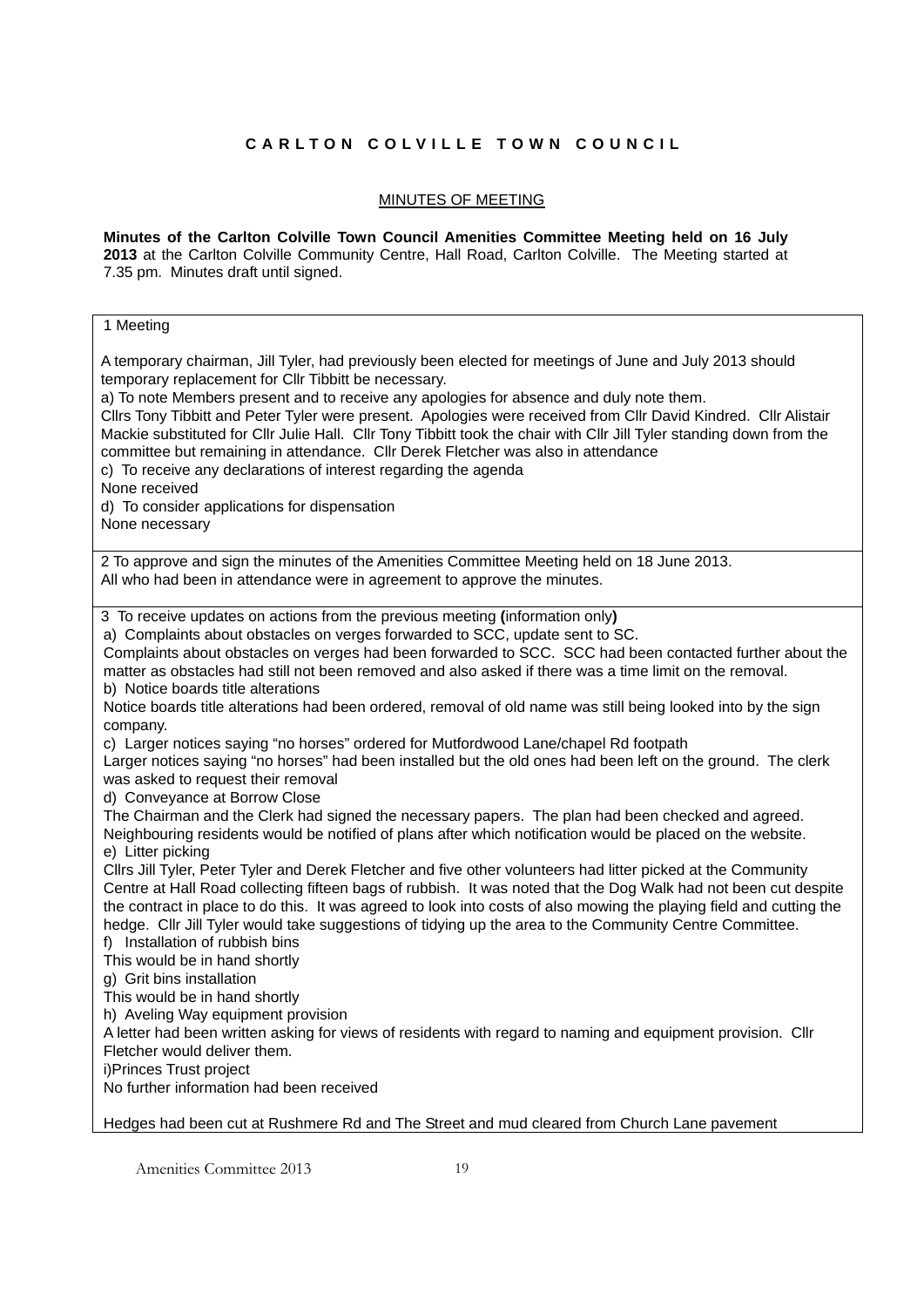4 To allow Meeting to be adjourned for public participation

*During the committee meeting the council will adjourn for a period of up to 15 Minutes to allow for public questions. During this time, residents can put questions to the Chairman regarding local concerns. Where possible, the Chairman will respond but matters may have to be deferred and placed on a later month's agenda for discussion.* 

There were no members of the public in attendance.

5 To receive details of correspondence received since 18 June 2013 about amenities matters and to note any action taken already:

The Town Council had forwarded suggestion to W Norse that the Deepdale Play area be kept as short grass. Cllr Jill Tyler had advised W Norse of safety needs at the Skate Park. Notification had been sent to SCC and the police about a burnt bus stop at The Street.

Bus cleaning quote had been accepted.

Permission had been requested for a hanging basket, to be removed from Chapel Lane, to be placed at a lamp post at Rectory Rd / the Street.

W Norse advised that it is looking into funds for surfacing at the Skate Park teen shelter and alleviation of flooding across the footpath at the car park entrance to the Park. Allocated for September/ October.

6 Signing of employee's remuneration under delegated authority This was signed

7 To receive the report from Members regarding the health and safety checks on council owned property Cllrs Derek Fletcher and Peter Tyler would arrange a date for this and would refer to the asset list

8 Updates on Visioning Day Plan of action:

A request for letters of support for provision of a Post Office and these to be forwarded to the Town Council had been sent to local District and County Cllrs and the MP. Replies had been received from C Cllr Sonia Barker and D Cllr Kathleen Grant. A reply had been received from the MP with advice that their contact at the Post Office has suggested meeting the Town Council. It was agreed to invite him to the September Town Council Meeting.

9 To receive information about Harropdale Street Meet 29 July 2013

This had been arranged for between 2 pm and 6pm. WDC Officers and WDC Councillors would be in attendance to receive views from residents about the use of the open area there. It was noted that the Police had advised that any complaints of anti social behaviour should always be forwarded to 101 as these are then logged and information built up about the situation.

10 To discuss purchase of seat at Castleton Avenue It was agreed by all not to purchase the seat at the present time due to economic constraints.

11 To discuss purchase of noticeboard to be sited at Matlock Dale

It was agreed by all to request permission of the shop owner at Matlock Dale for a noticeboard to be placed on the wall of the shop at Matlock Dale

12 To further discuss Community Led Planning This would be an agenda item at the Full Town Council Meeting

Amenities Committee 2013 20